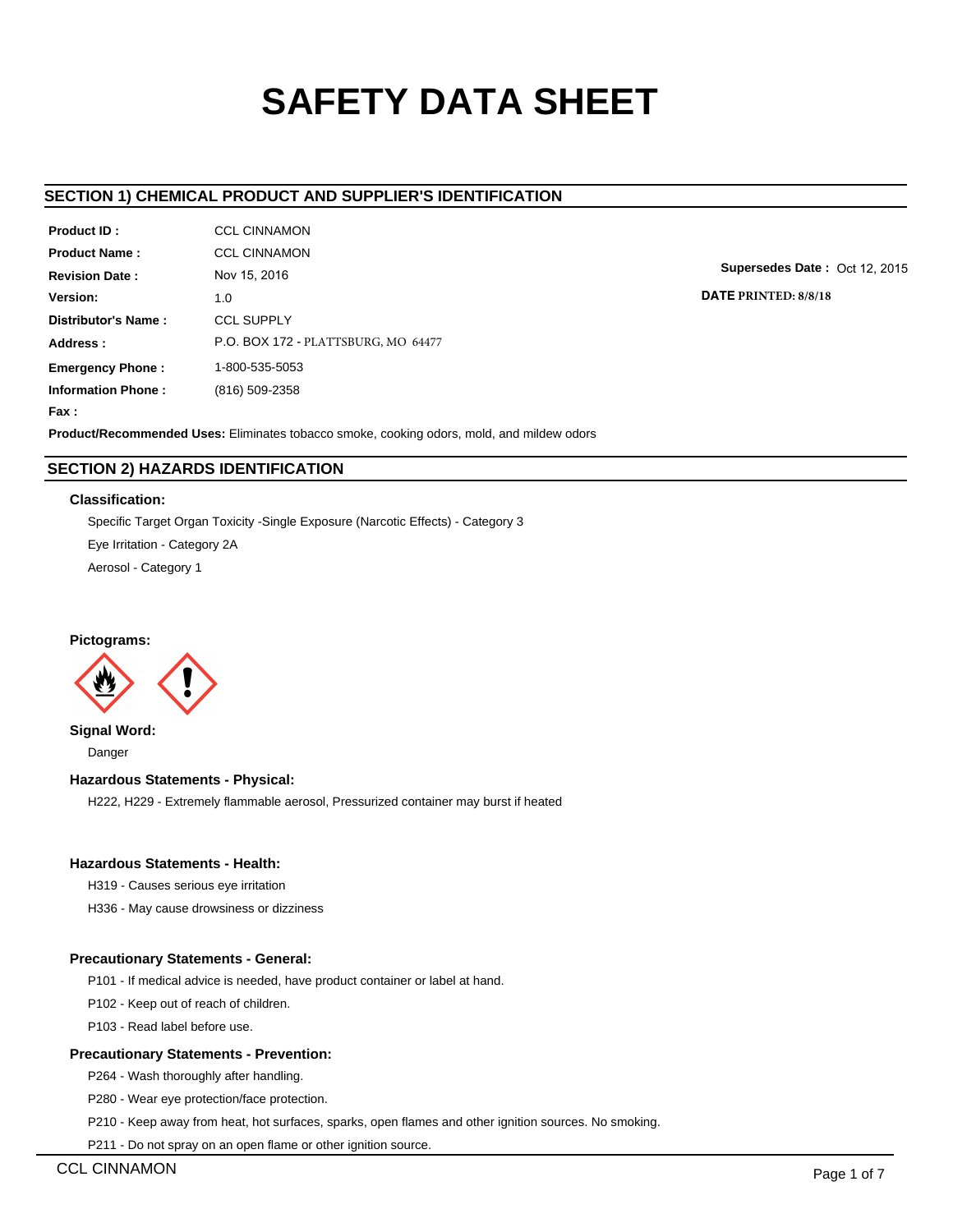## **Precautionary Statements - Response:**

P312 - Call a POISON CENTER or doctor/physician if you feel unwell.

P305 + P351 + P338 - IF IN EYES: Rinse cautiously with water for several minutes. Remove contact lenses, if present and easy to do. Continue rinsing.

P337 + P313 - If eye irritation persists: Get medical advice/attention.

P304 + P340 - IF INHALED: Remove person to fresh air and keep comfortable for breathing.

#### **Precautionary Statements - Storage:**

P403 + P235 - Store in a well-ventilated place. Keep cool.

P410 - Protect from sunlight.

P412 - Do not expose to temperatures exceeding 50°C/122°F.

#### **Precautionary Statements - Disposal:**

P501 - Dispose of contents and container in accordance with all local, regional, national and international regulations.

| <b>SECTION 3) COMPOSITION / INFORMATION ON INGREDIENTS</b> |               |             |  |  |  |
|------------------------------------------------------------|---------------|-------------|--|--|--|
| <b>CAS</b>                                                 | Chemical Name | % by Weight |  |  |  |
| 0000067-64-1                                               | ACETONE       | 46% - 81%   |  |  |  |
| 0000074-98-6                                               | PROPANE       | 19% - 34%   |  |  |  |
|                                                            |               |             |  |  |  |

## **SECTION 4) FIRST-AID MEASURES**

## **Inhalation:**

Remove source of exposure or move person to fresh air and keep comfortable for breathing.

If exposed/feel unwell/concerned: Call a POISON CENTER/doctor.

Eliminate all ignition sources if safe to do so.

#### **Eye Contact:**

Remove source of exposure or move person to fresh air. Rinse eyes cautiously with lukewarm, gently flowing water for several minutes, while holding the eyelids open. Remove contact lenses, if present and easy to do. Continue rinsing for a duration of 15-20 minutes. Take care not to rinse contaminated water into the unaffected eye or onto the face. If eye irritation persists: Get medical advice/attention.

## **Skin Contact:**

Take off immediately all contaminated clothing, shoes and leather goods (e.g. watchbands, belts). Gently blot or brush away excess product. Wash with plenty of lukewarm, gently flowing water for a duration of 15-20 minutes. Call a POISON CENTER/doctor if you feel unwell. Store contaminated clothing under water and wash before reuse or discard.

#### **Ingestion:**

Rinse mouth. Do NOT induce vomiting. Immediately call a POISON CENTER/doctor. If vomiting occurs naturally, lie on your side, in the recovery position.

Never give anything by mouth to an unconscious or convulsing victim. Keep person warm and quiet.

# **SECTION 5) FIRE-FIGHTING MEASURES**

#### **Suitable Extinguishing Media:**

Use water, fog, dry chemical, or carbon dioxide.

Carbon dioxide can displace oxygen. Use caution when applying carbon dioxide in confined spaces. Simultaneous use of foam and water on the same surface is to be avoided as water destroys the foam.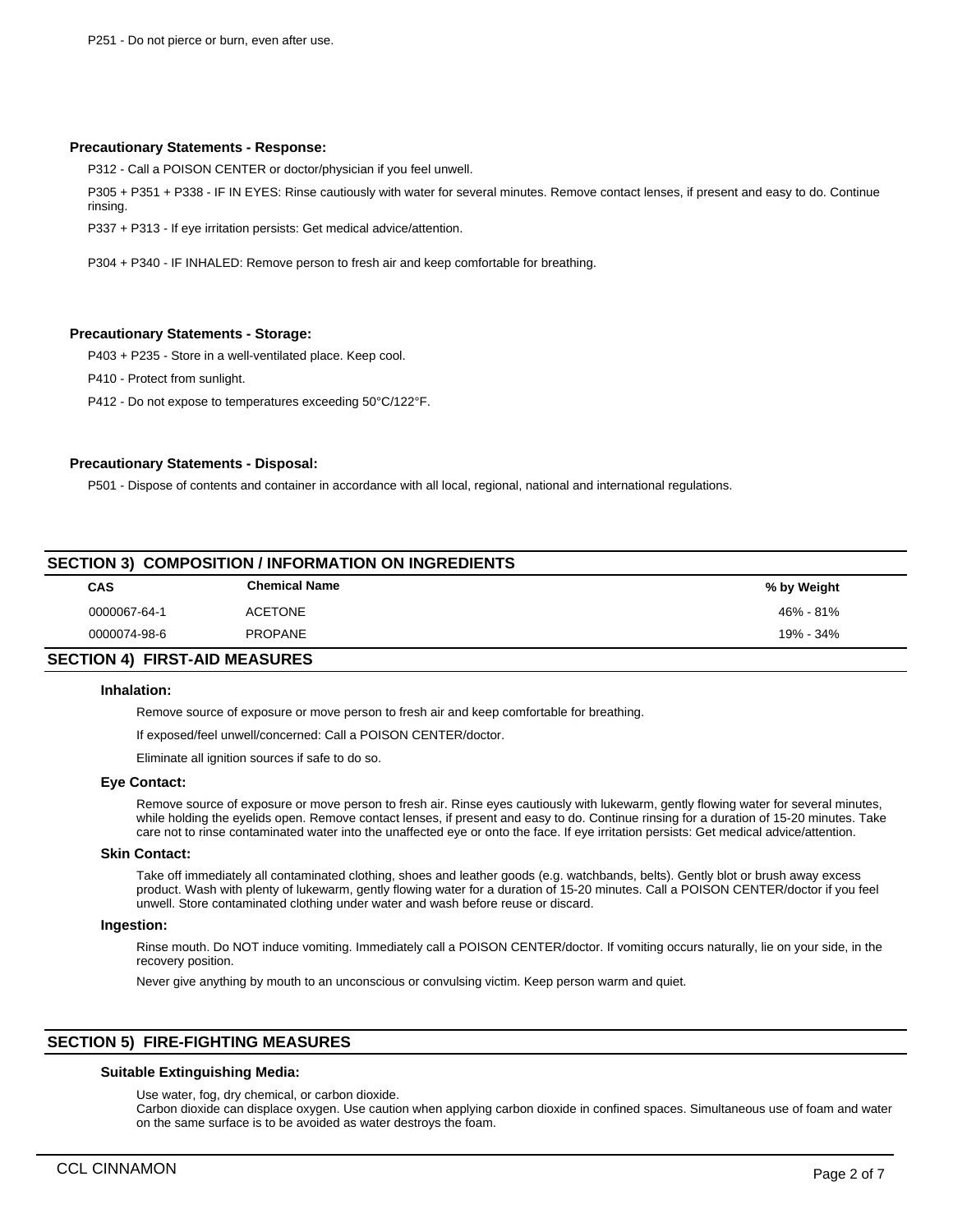## **Unsuitable Extinguishing Media:**

Water may be ineffective but can be used to cool containers exposed to heat or flame.

#### **Specific Hazards in Case of Fire:**

Contents under pressure. Keep away from ignition sources and open flames. Exposure of containers to extreme heat and flames can cause them to rupture often with violent force.

Aerosol cans may rupture when heated. Heated cans may burst.

In fire, will decompose to carbon dioxide, carbon monoxide

#### **Fire-Fighting Procedures:**

Isolate immediate hazard area and keep unauthorized personnel out. Stop spill/release if it can be done safely. Move undamaged containers from immediate hazard area if it can be done safely. Water spray may be useful in minimizing or dispersing vapors and to protect personnel.

Dispose of fire debris and contaminated extinguishing water in accordance with official regulations.

#### **Special Protective Actions:**

Wear protective pressure self-contained breathing apparatus (SCBA)and full turnout gear.

Care should always be exercised in dust/mist areas.

# **SECTION 6) ACCIDENTAL RELEASE MEASURES**

#### **Emergency Procedure:**

Flammable/combustible material.

ELIMINATE all ignition sources (no smoking, flares, sparks, or flames in immediate area). Stay upwind; keep out of low areas. Immediately turn off or isolate any source of ignition. Keep unnecessary people away; isolate hazard area and deny entry. Do not touch or walk through spilled material. Clean up immediately. Use absorbent sweeping compound to soak up material and put into suitable container for proper disposal.

#### **Recommended Equipment:**

Wear safety glasses and gloves.

#### **Personal Precautions:**

ELIMINATE all ignition sources (no smoking, flares, sparks, or flames in immediate area). Use explosion proof equipment. Avoid breathing vapor. Avoid contact with skin, eye or clothing. Do not touch damaged containers or spilled materials unless wearing appropriate protective clothing.

#### **Environmental Precautions:**

Stop spill/release if it can be done safely. Prevent spilled material from entering sewers, storm drains, other unauthorized drainage systems and natural waterways by using sand, earth, or other appropriate barriers.

## **SECTION 7) HANDLING AND STORAGE**

#### **General:**

For industrial and institutional use only. For use by trained personnel only. Keep away from children. Wash hands after use. Do not get in eyes, on skin or on clothing. Do not breathe vapors or mists. Use good personal hygiene practices. Eating, drinking and smoking in work areas is prohibited. Remove contaminated clothing and protective equipment before entering eating areas. Eyewash stations and showers should be available in areas where this material is used and stored.

#### **Ventilation Requirements:**

Use only with adequate ventilation to control air contaminants to their exposure limits. The use of local ventilation is recommended to control emissions near the source.

#### **Storage Room Requirements:**

Keep container(s) tightly closed and properly labeled. Store in cool, dry, well-ventilated areas away from heat, direct sunlight and incompatibilities. Store in approved containers and protect against physical damage. Keep containers securely sealed when not in use. Indoor storage should meet OSHA standards and appropriate fire codes. Containers that have been opened must be carefully resealed to prevent leakage. Empty container retain residue and may be dangerous.

Do not cut, drill, grind, weld, or perform similar operations on or near containers. Do not pressurize containers to empty them. Ground all structures, transfer containers and equipment to conform to the national electrical code. Use procedures that prevent static electrical sparks. Static electricity may accumulate and create a fire hazard.

Store at temperatures below 120°F.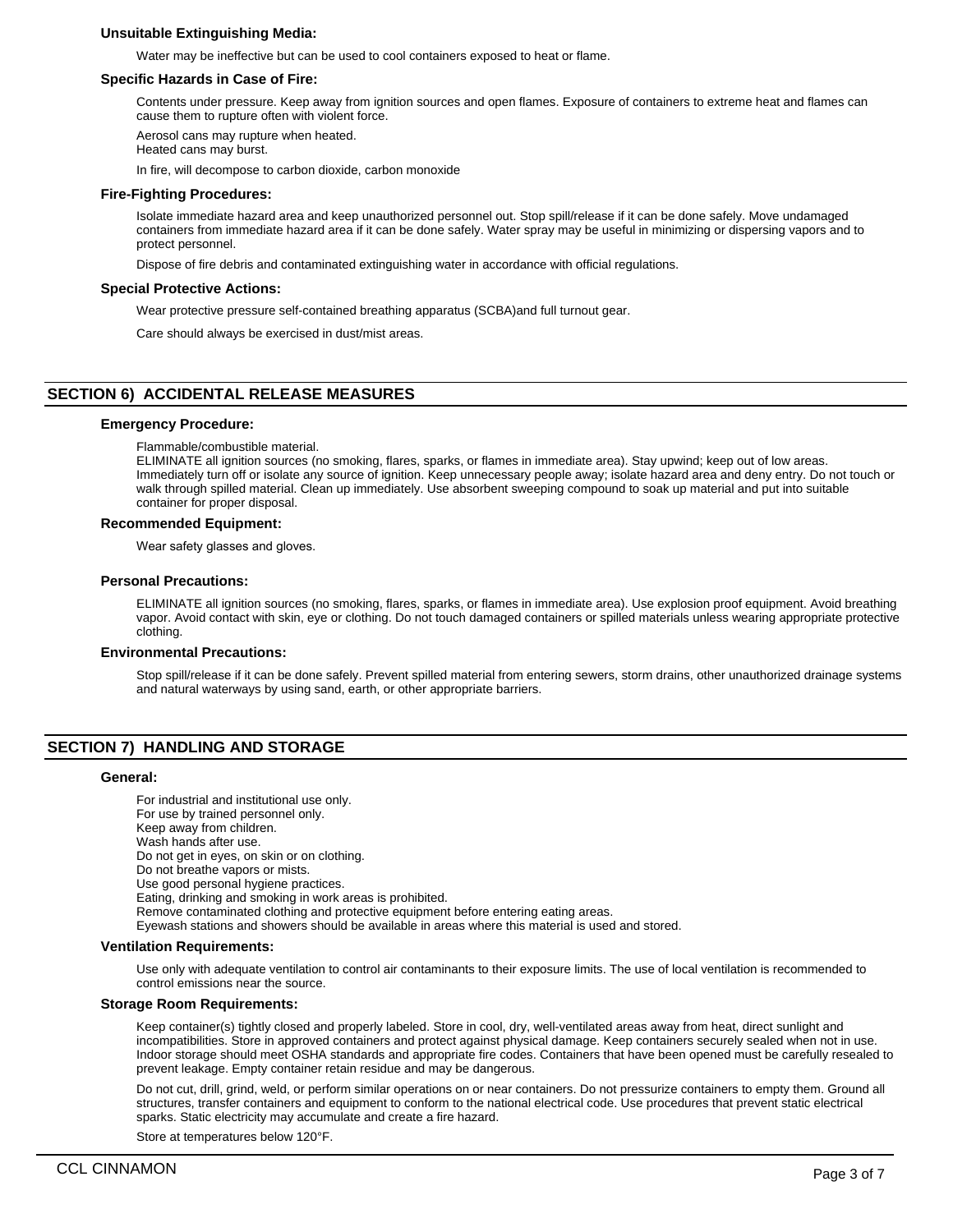# **SECTION 8) EXPOSURE CONTROLS, PERSONAL PROTECTION**

#### **Eye Protection:**

Chemical goggles, safety glasses with side shields or vented/splash proof goggles. Contact lenses may absorb irritants. Particles may adhere to lenses and cause corneal damage.

#### **Skin Protection:**

Wear gloves, long sleeved shirt, long pants and other protective clothing as required to minimize skin contact.

Use of gloves approved to relevant standards made from the following materials may provide suitable chemical protection: PVC, neoprene or nitrile rubber gloves. Suitability and durability of a glove is dependent on usage, e.g. frequency and duration of contact, chemical resistance of glove material, glove thickness, dexterity. Always seek advice from glove suppliers. Contaminated gloves should be replaced. Chemical-resistant clothing is recommended to avoid prolonged contact. Avoid unnecessary skin contact.

#### **Respiratory Protection:**

If engineering controls do not maintain airborne concentrations to a level which is adequate to protect worker, a respiratory protection program that meets or is equivalent to OSHA 29 CFR 1910.134 and ANSI Z88.2 should be followed. Check with respiratory protective equipment suppliers. Where air-filtering respirators are suitable, select an appropriate combination of mask and filter. Select a filter suitable for combined particulate/organic gases and vapors.

When spraying more than one half can continuously or more than one can consecutively, use NIOSH approved respirator.

#### **Appropriate Engineering Controls:**

Provide exhaust ventilation or other engineering controls to keep the airborne concentrations of vapors below their respective threshold limit value.

| <b>Chemical Name</b> | OSHA<br>TWA<br>(ppm) | <b>OSHA</b><br>TWA<br>(mg/m3) | <b>OSHA</b><br>STEL<br>(ppm) | OSHA<br>STEL<br>(mg/m3) | OSHA-<br>Tables-<br>Z1,2,3 | <b>OSHA</b><br>Carcinogen | <b>OSHA</b><br>Skin<br>designation | <b>NIOSH</b><br>TWA<br>(ppm) | <b>NIOSH</b><br>TWA<br>(mg/m3) | <b>NIOSH</b><br>STEL<br>(ppm) | <b>NIOSH</b><br>STEL<br>(mg/m3) | <b>NIOSH</b><br>Carcinogen |
|----------------------|----------------------|-------------------------------|------------------------------|-------------------------|----------------------------|---------------------------|------------------------------------|------------------------------|--------------------------------|-------------------------------|---------------------------------|----------------------------|
| <b>ACETONE</b>       | 1000                 | 2400                          |                              |                         |                            |                           |                                    | 250                          | 590                            |                               |                                 |                            |
| <b>PROPANE</b>       | 1000                 | 1800                          |                              |                         |                            |                           |                                    | 1000                         | 1800                           |                               |                                 |                            |

| Chemical Name  | <b>ACGIH</b><br>TWA<br>(ppm)                       | <b>ACGIH</b><br><b>TWA</b><br>(mg/m3) | <b>ACGIH</b><br><b>STEL</b><br>(ppm) | <b>ACGIH</b><br><b>STEL</b><br>(mg/m3) |
|----------------|----------------------------------------------------|---------------------------------------|--------------------------------------|----------------------------------------|
| <b>ACETONE</b> | 500                                                | 1188                                  | 750                                  | 1782                                   |
| <b>PROPANE</b> | See<br>Appendix<br>F: Minimal<br>Oxygen<br>Content |                                       |                                      |                                        |

# **SECTION 9) PHYSICAL AND CHEMICAL PROPERTIES**

## **Physical and Chemical Properties**

| Density                 | 5.66323 lb/gal         |
|-------------------------|------------------------|
| Density VOC             | 1.62818 lb/gal         |
| % VOC                   | 28.75000%              |
| <b>VOC Actual</b>       | 1.62818 lb/gal         |
| <b>VOC Actual</b>       | 195.10460 g/l          |
| <b>VOC Regulatory</b>   | 1.62818 lb/gal         |
| <b>VOC Regulatory</b>   | 195.10460 g/l          |
|                         |                        |
| Appearance              | Clear                  |
| Odor Threshold          | <b>NA</b>              |
| <b>Odor Description</b> | Cinnamon               |
| pH                      | <b>NA</b>              |
| <b>Water Solubility</b> | <b>NA</b>              |
| Flammability            | Flashpoint below 73 °F |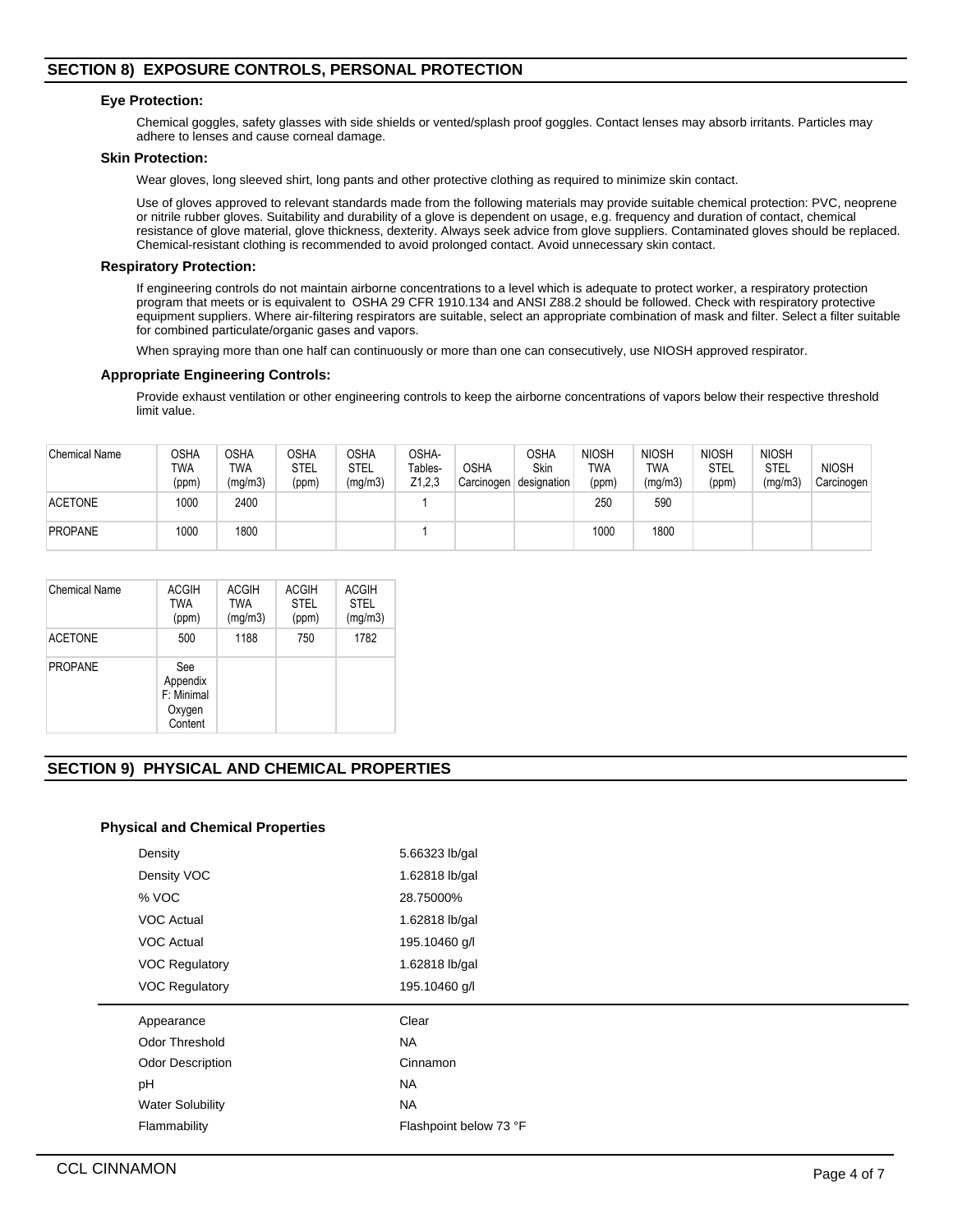| <b>Flash Point Symbol</b>    | $\,<\,$           |
|------------------------------|-------------------|
| <b>Flash Point</b>           | 0 °F              |
| Viscosity                    | NA.               |
| Lower Explosion Level        | 1.8               |
| <b>Upper Explosion Level</b> | 9.5               |
| <b>Melting Point</b>         | NA.               |
| Vapor Density                | Slower than ether |
| <b>Freezing Point</b>        | NA                |
| Low Boiling Point            | 0 °F              |
| High Boiling Point           | 133 °F            |
| Decomposition Pt             | 0                 |
| Auto Ignition Temp           | NA.               |
| <b>Evaporation Rate</b>      | Slower than ether |
|                              |                   |

# **SECTION 10) STABILITY AND REACTIVITY**

## **Stability:**

Stable.

# **Conditions to Avoid:**

High temperatures.

# **Incompatible Materials:**

None known.

## **Hazardous Reactions/Polymerization:**

Will not occur.

## **Hazardous Decomposition Products:**

In fire, will decompose to carbon dioxide, carbon monoxide.

# **SECTION 11) TOXICOLOGICAL INFORMATION**

#### **Skin Corrosion/Irritation:**

Overexposure will cause defatting of skin.

#### **Serious Eye Damage/Irritation:**

Overexposure will cause redness and burning sensation.

#### **Carcinogenicity:**

No data available

# **Germ Cell Mutagenicity:**

No data available

## **Reproductive Toxicity:**

No data available

**Respiratory/Skin Sensitization:**

No data available

# **Specific Target Organ Toxicity - Single Exposure:**

May cause drowsiness or dizziness

## **Specific Target Organ Toxicity - Repeated Exposure:**

No data available

# **Aspiration Hazard:**

Aspiration hazard if swallowed.

## **Acute Toxicity:**

Inhalation: effect of overexposure include irritation of respiratory tract, headache, dizziness, nausea, and loss of coordination. Extreme overexposure may result in unconsciousness and possibly death.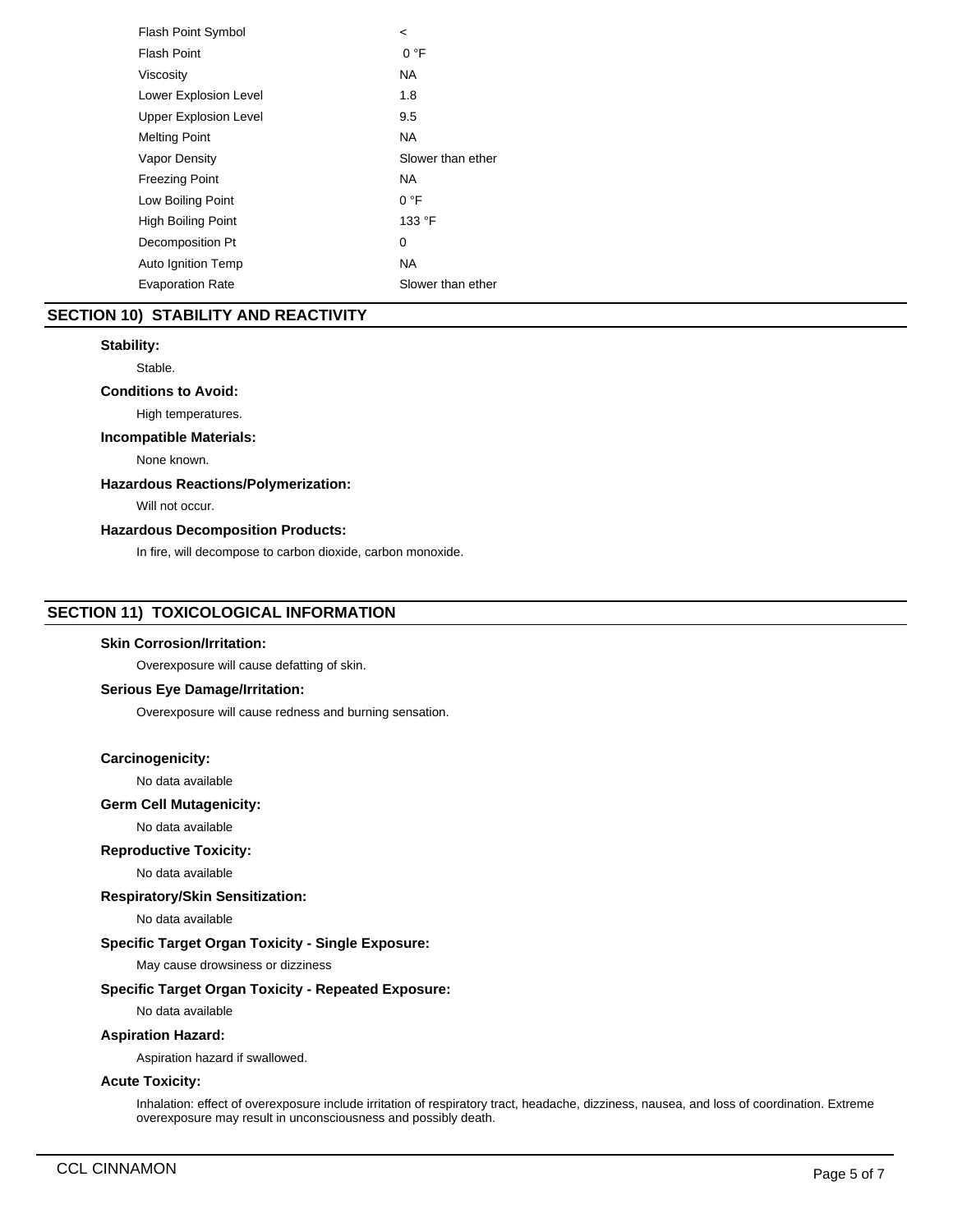#### 0000067-64-1 ACETONE

LC50 (male rat): 30000 ppm (4-hour exposure); cited as 71000 mg/m3 (4-hour exposure) (29) LC50 (male mouse): 18600 ppm (4-hour exposure); cited as 44000 mg/m3 (4-hour exposure) (29)

LD50 (oral, female rat): 5800 mg/kg (24)

LD50 (oral, mature rat): 6700 mg/kg (cited as 8.5 mL/kg) (31)

LD50 (oral, newborn rat): 1750 mg/kg (cited as 2.2 mL/kg) (31)

LD50 (oral, mouse): 3000 mg/kg (32,unconfirmed)

LD50 (dermal, rabbit): Greater than 16000 mg/kg cited as 20 mL/kg) (30)

#### **Potential Health Effects - Miscellaneous**

0000067-64-1 ACETONE

The following medical conditions may be aggravated by exposure: lung disease, eye disorders, skin disorders. Overexposure may cause damage to any of the following organs/systems: blood, central nervous system, eyes, kidneys, liver, respiratory system, skin.

### **SECTION 12) ECOLOGICAL INFORMATION**

#### **Toxicity:**

No data available.

#### **Mobility in Soil:**

No data available.

#### **Other Adverse Effects:**

No data available.

#### **Bio-accumulative Potential**

0000067-64-1 ACETONE

Does not bioaccumulate

#### **Persistence and Degradability**

0000067-64-1 ACETONE

91% readily biodegradable, Method: OECD Test Guideline 301B

### **SECTION 13) DISPOSAL CONSIDERATIONS**

#### **Water Disposal:**

Under RCRA, it is the responsibility of the user of the product, to determine at the time of disposal whether the product meets RCRA criteria for hazardous waste. Waste management should be in full compliance with federal, state, and local laws.

Empty containers retain product residue which may exhibit hazards of material, therefore do not pressurize, cut, glaze, weld or use for any other purposes. Return drums to reclamation centers for proper cleaning and reuse.

#### **SECTION 14) TRANSPORT INFORMATION**

#### **U.S. DOT Information:**

Consumer Commodity, ORM-D

#### **IMDG Information:**

Consumer Commodity, ORM-D

#### **IATA Information:**

Consumer Commodity, ORM-D

# **SECTION 15) REGULATORY INFORMATION**

| CAS          | Chemical Name  | % By Weight | <b>Requlation List</b>                             |
|--------------|----------------|-------------|----------------------------------------------------|
| 0000067-64-1 | <b>ACETONE</b> |             | 46% - 81% CERCLA, SARA312, TSCA, RCRA, ACGIH, OSHA |
| 0000074-98-6 | <b>PROPANE</b> |             | 19% - 34% SARA312.TSCA.ACGIH.OSHA                  |

# **SECTION 16) OTHER INFORMATION**